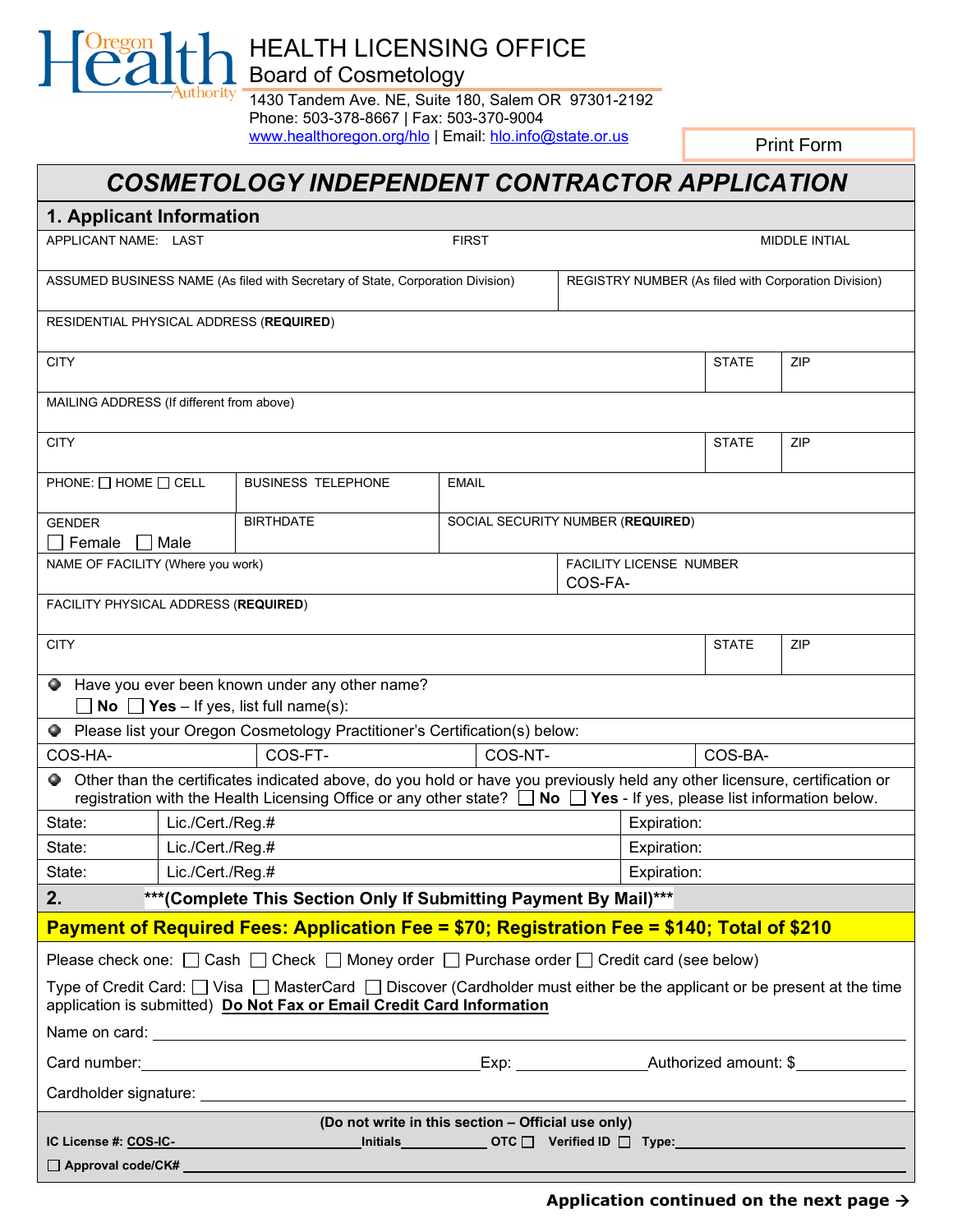| 3. Individual Records Questions: Please accurately answer the questions below. The Office may review<br>your information through the Law Enforcement Data System, other governmental agencies, and private vendors to<br>confirm the accuracy of the information. Any misrepresentation or failure to disclose information may result in<br>disciplinary action.                                                                                                                                                                                                                                                                                                                                                                                                                                                                                                                                                                                                                                                                                                                                                                                                                                                                                                                                                                                                                                                                                                                                                                                                                                                     |       |                       |  |  |  |  |
|----------------------------------------------------------------------------------------------------------------------------------------------------------------------------------------------------------------------------------------------------------------------------------------------------------------------------------------------------------------------------------------------------------------------------------------------------------------------------------------------------------------------------------------------------------------------------------------------------------------------------------------------------------------------------------------------------------------------------------------------------------------------------------------------------------------------------------------------------------------------------------------------------------------------------------------------------------------------------------------------------------------------------------------------------------------------------------------------------------------------------------------------------------------------------------------------------------------------------------------------------------------------------------------------------------------------------------------------------------------------------------------------------------------------------------------------------------------------------------------------------------------------------------------------------------------------------------------------------------------------|-------|-----------------------|--|--|--|--|
| Are you now, or have you ever been, the subject of any active or inactive disciplinary action or voluntary resignation of a<br>Ф.<br>professional license, certificate, registration or permit imposed by a licensing or regulatory authority in this or any other<br>state? Disciplinary action includes, but is not limited to, probation, suspension, civil penalty, or any other sanction<br>limiting, in any way, a license, certificate, registration or permit. <sup>1</sup> Yes 1 No If yes, please explain (attach<br>additional pages if necessary):                                                                                                                                                                                                                                                                                                                                                                                                                                                                                                                                                                                                                                                                                                                                                                                                                                                                                                                                                                                                                                                       |       |                       |  |  |  |  |
| Have you ever been convicted of a misdemeanor or felony? $\Box$ Yes $\Box$ No<br>Ф.<br>If yes, please list all convictions, including the charges as stated in the court documents and year<br>convicted (attach additional pages if necessary).                                                                                                                                                                                                                                                                                                                                                                                                                                                                                                                                                                                                                                                                                                                                                                                                                                                                                                                                                                                                                                                                                                                                                                                                                                                                                                                                                                     |       | <b>Year Convicted</b> |  |  |  |  |
|                                                                                                                                                                                                                                                                                                                                                                                                                                                                                                                                                                                                                                                                                                                                                                                                                                                                                                                                                                                                                                                                                                                                                                                                                                                                                                                                                                                                                                                                                                                                                                                                                      |       |                       |  |  |  |  |
|                                                                                                                                                                                                                                                                                                                                                                                                                                                                                                                                                                                                                                                                                                                                                                                                                                                                                                                                                                                                                                                                                                                                                                                                                                                                                                                                                                                                                                                                                                                                                                                                                      |       |                       |  |  |  |  |
|                                                                                                                                                                                                                                                                                                                                                                                                                                                                                                                                                                                                                                                                                                                                                                                                                                                                                                                                                                                                                                                                                                                                                                                                                                                                                                                                                                                                                                                                                                                                                                                                                      |       |                       |  |  |  |  |
|                                                                                                                                                                                                                                                                                                                                                                                                                                                                                                                                                                                                                                                                                                                                                                                                                                                                                                                                                                                                                                                                                                                                                                                                                                                                                                                                                                                                                                                                                                                                                                                                                      |       |                       |  |  |  |  |
| As of today are you on probation or parole? $\Box$ Yes $\Box$ No If yes, you must provide a letter of release from your<br>probation or parole officer authorizing you to obtain an authorization to practice. If you are on bench probation, or<br>probation with the court, you must provide documentation of your conditions of the probation.                                                                                                                                                                                                                                                                                                                                                                                                                                                                                                                                                                                                                                                                                                                                                                                                                                                                                                                                                                                                                                                                                                                                                                                                                                                                    |       |                       |  |  |  |  |
| As part of your application for initial or renewed occupational or professional license, certification, or registration issued by<br>the Health Licensing Office, you are required to provide your Social Security number (SSN) to the Office. This is mandatory.<br>The authority for this requirement is ORS 25.785, ORS 305.385, 42 USC $\S405(c)(2)(c)(i)$ , 42 USC $\S666(a)(13)$ , and 41<br>CFR 61.7. Failure to provide your SSN will be a basis to refuse to issue or renew the license, certification, or registration<br>you seek. This record of your SSN is used for child support enforcement and tax administration purposes (including<br>identification). The HLO will use your SSN for these purposes only, unless you authorize other uses of the number. Your<br>SSN will remain on file with the Office.<br>I have examined this application and certify that it is true, correct, and complete. I understand that knowingly making a false<br>statement on this application will be cause for denial, suspension, or revocation of my license, certification or registration. I<br>have enclosed the required fees and documentation.                                                                                                                                                                                                                                                                                                                                                                                                                                                          |       |                       |  |  |  |  |
| <b>Applicant Signature:</b>                                                                                                                                                                                                                                                                                                                                                                                                                                                                                                                                                                                                                                                                                                                                                                                                                                                                                                                                                                                                                                                                                                                                                                                                                                                                                                                                                                                                                                                                                                                                                                                          | Date: |                       |  |  |  |  |
| ORS 181.534, 670.280, 676.608, and 676.612 authorize the Health Licensing Office to conduct criminal background checks<br>and the office requests that you voluntarily provide your Social Security number for this purpose. I understand my application<br>may be subject to a criminal background check.<br>Before issuing a default final order, the Health Licensing Office must determine the military status of a Respondent, under 50<br>USC App § 521(b) (Supp. 2005). Your Social Security Number may be used in order to verify your military status (or lack<br>thereof).<br>If any disciplinary action is taken against your license, certification, or registration, your Social Security Number may be<br>reported to the National Practitioner Data Bank (NPDB) under Title IV of Public Law 99-660, the Health Care Quality<br>Improvement Act of 1986 (Title IV); Section 1921 of the Social Security Act (Section 1921); Section 1128E of the Social<br>Security Act (Section 1128E); and their implementing regulations found at 45 CFR Part 60.<br>I hereby voluntarily consent to disclose my Social Security number to the HLO for criminal background checks, verification of<br>military status, and reports to the National Practitioner Data Bank (NPDB). Failure to provide your Social Security number for<br>these purposes will not be used as a basis to deny your application, or to deny you any right, benefit or privilege provided by<br>law. If you consent to the use of your Social Security number by the HLO for these purposes, it may be used only for these<br>purposes. |       |                       |  |  |  |  |
| <b>Applicant Signature:</b>                                                                                                                                                                                                                                                                                                                                                                                                                                                                                                                                                                                                                                                                                                                                                                                                                                                                                                                                                                                                                                                                                                                                                                                                                                                                                                                                                                                                                                                                                                                                                                                          | Date: |                       |  |  |  |  |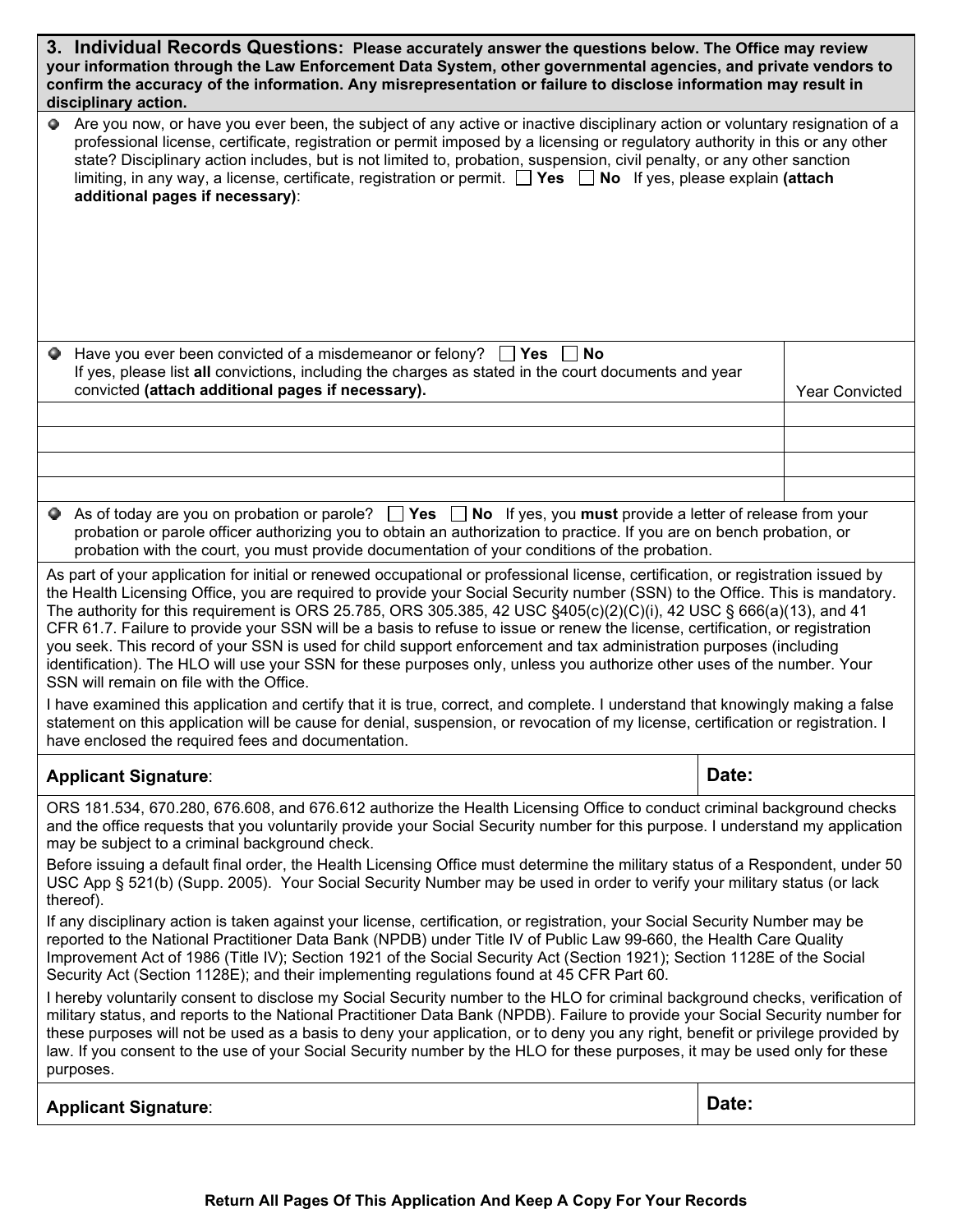## **4. Affirmative Action – Voluntary Question**

| The State of Oregon has an Affirmative Action Policy. If you choose to provide this information, it will help us evaluate the<br>effectiveness of our affirmative action programs. This information will also be used in the aggregate (i.e. as a whole, not<br>individually) for research and statistical purposes. It will not be tied specifically or directly to your licensing information. |                                                                                                                                                                                                                                                             |  |  |  |  |
|--------------------------------------------------------------------------------------------------------------------------------------------------------------------------------------------------------------------------------------------------------------------------------------------------------------------------------------------------------------------------------------------------|-------------------------------------------------------------------------------------------------------------------------------------------------------------------------------------------------------------------------------------------------------------|--|--|--|--|
| <b>Ethnic Background (check only one)</b>                                                                                                                                                                                                                                                                                                                                                        |                                                                                                                                                                                                                                                             |  |  |  |  |
|                                                                                                                                                                                                                                                                                                                                                                                                  | (A) Asian or Pacific Islander: Persons having origins in any of the peoples of the Far East, Southeast Asia, the<br>Indian subcontinent, or the Pacific Islands. This area includes, for example, China, Japan, Korea, the Philippine<br>Islands and Samoa. |  |  |  |  |
|                                                                                                                                                                                                                                                                                                                                                                                                  | (B) African American (not of Hispanic origin): Persons having origins in any of the Black racial groups of Africa.                                                                                                                                          |  |  |  |  |
|                                                                                                                                                                                                                                                                                                                                                                                                  | (H) Hispanic: Persons of Mexican, Puerto Rican, Cuban, Central or South American or other Spanish cultures or<br>origin, regardless of race.                                                                                                                |  |  |  |  |
|                                                                                                                                                                                                                                                                                                                                                                                                  | (I) American Indian or Alaskan Native: Persons having origins in any of the original peoples of North America, and<br>who maintain cultural identification through tribal affiliation or community recognition.                                             |  |  |  |  |
|                                                                                                                                                                                                                                                                                                                                                                                                  | (W) Caucasian (not of Hispanic origin): Persons having origins in any of the original peoples of Europe, North Africa or<br>the Middle East.                                                                                                                |  |  |  |  |
|                                                                                                                                                                                                                                                                                                                                                                                                  |                                                                                                                                                                                                                                                             |  |  |  |  |

# **APPLICATION REQUIREMENTS FOR COSMETOLOGY INDEPENDENT CONTRACTOR**

Applicant must:

 $\Box$ 

 $\Box$ Hold a current, valid practitioner's certificate in one or more fields of practice which is active with no current or pending disciplinary action;

 $\Box$ Meet the requirements of OAR 331 division 30;

Meets the criteria for independent contractor status in accordance with ORS 690.035, 690.057, 670.600, and 657.040;

 $\Box$ Submit a completed application form prescribed by the HLO, which must contain the information listed in OAR 331-030-0000 and be accompanied by payment of the required fees: Application fee = **\$70** and Registration fee = **\$140** for a total of **\$210** (see payment section above);

 $\Box$ Submit **one** form of acceptable **photographic** identification as listed in OAR 331-030-0000(8), **which must include applicant's current legal name**. Front and back of legible (clear) photocopies if submitted by mail. **Pursuant to OAR 331-030-0000(10) at least one form of identification provided to the HLO must be photographic**. Some examples include: driver license, state ID card, passport or military ID card;

 $\Box$ Submit proof of being at least 18 years of age and provide official documentation confirming date of birth, such as a copy of the birth certificate, driver's license, passport or school/military/governmental record with age documented (if not already provided on photographic identification required above);

 $\Box$ Submit a current copy of the Assumed Business Name (ABN) filing if applicant is operating under an assumed business name prior to applying for an independent contractor registration ( if the business operates under the real and true name of the owner an ABN filing is not necessary. Refer to Secretary of State, Corporations Division under ORS 648.005).